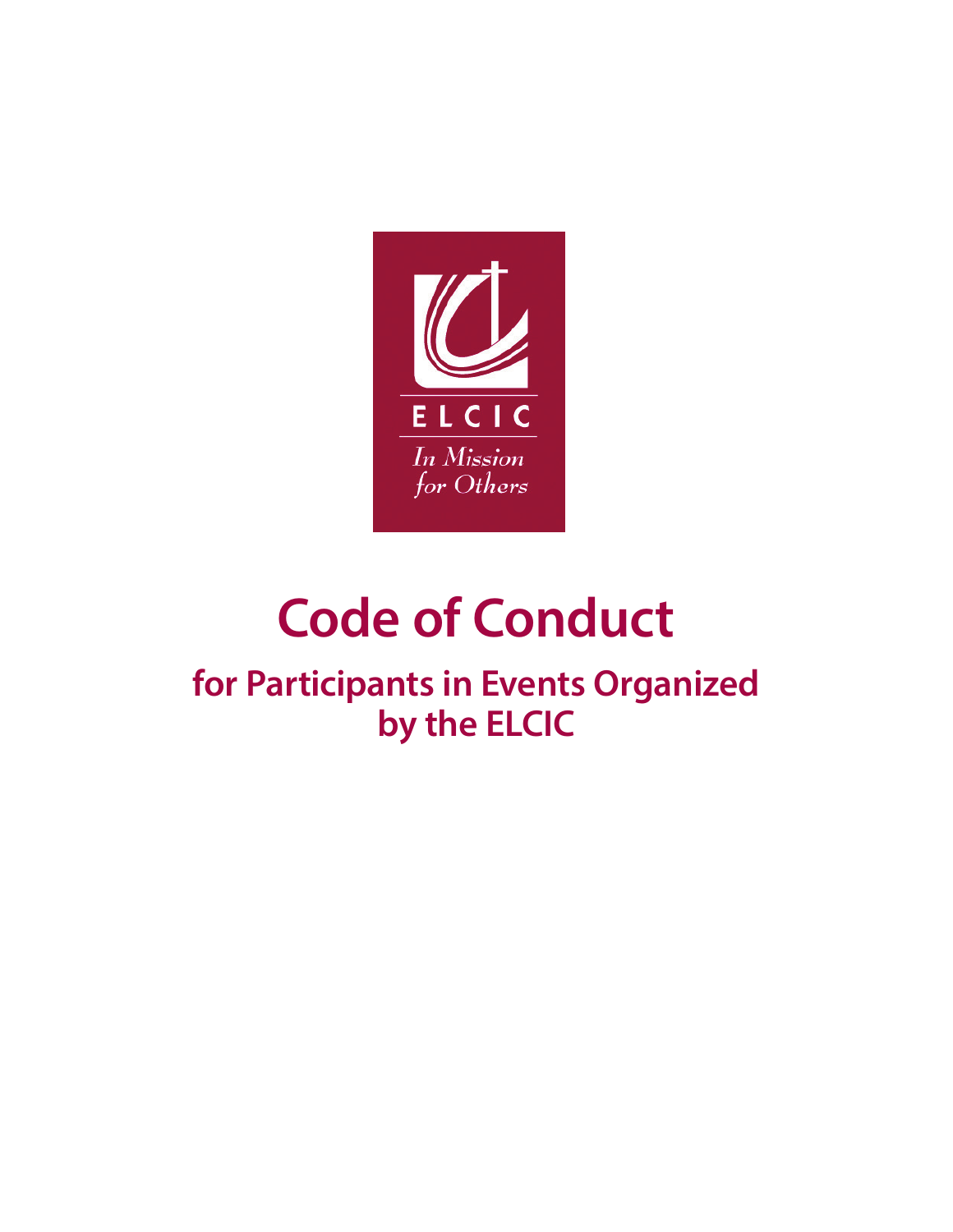# **Code of Conduct for Participants in Events Organized by the ELCIC1**

# **"Code of Conduct"**

In the Evangelical Lutheran Church in Canada (ELCIC), we are committed to being a church that welcomes all of God's people in a safe and accepting environment.

In the context of 2019, we are increasingly aware of sexual harassment as a result of the *#metoo* movement along with its *#churchtoo* counterpart. We are also aware of the systemic racism in our country as expressed through government programs such as Residential Schools and the *Sixties Scoop*. We are conscious of other forms of racism as expressed through movements like *#BlackLivesMatter*. We are aware of ageism towards both the young and the old and ableism that is focused towards a wide range of different abilities. We are aware of ongoing discrimination towards members of the LGBTQ2+ community and we have a growing awareness of diversity in gender identity and gender expression. As we seek to work with our neighbours of other faiths we are aware of the discrimination that they face.

Our church has adopted the following understanding of our commitment to upholding dignity.

**This church upholds the dignity of all people. We recognize the image of Christ in every person and serve that person as Christ himself. In meeting diverse people, we begin with a core sense of respect for the value of each person as a unique child of God.<sup>2</sup>**

This is why we are creating this Code of Conduct for all ELCIC events including task force and committee meetings, council meetings, conventions and other national events.

# **Expected Behaviors by Participants in Events Organized by the ELCIC**

- Treat all persons fairly and with respect, courtesy, and dignity during events including break and meal times.
- Behave respectfully towards others and do not misuse personal or professional relationships.
- Be sensitive to cultural and social differences and practices, and careful in your use of language that may be disrespectful or demeaning.
- Do not cross boundaries set by others regarding their personal space. If someone indicates "No," even without words, respect it.
- Do not engage in behaviors such as bullying, harassment, sexual abuse, or sexual harassment.
- Do not make false accusations against people for your own advantage.
- Commit to working with the process outlined even if you are the subject of a complaint.

*<sup>1</sup> This Code of Conduct does not supercede existing policies for Rostered Clergy such as Sexual Abuse or Harassment or Manual on Discipline. 2 ELCIC Social Statement on Human Sexuality 2011*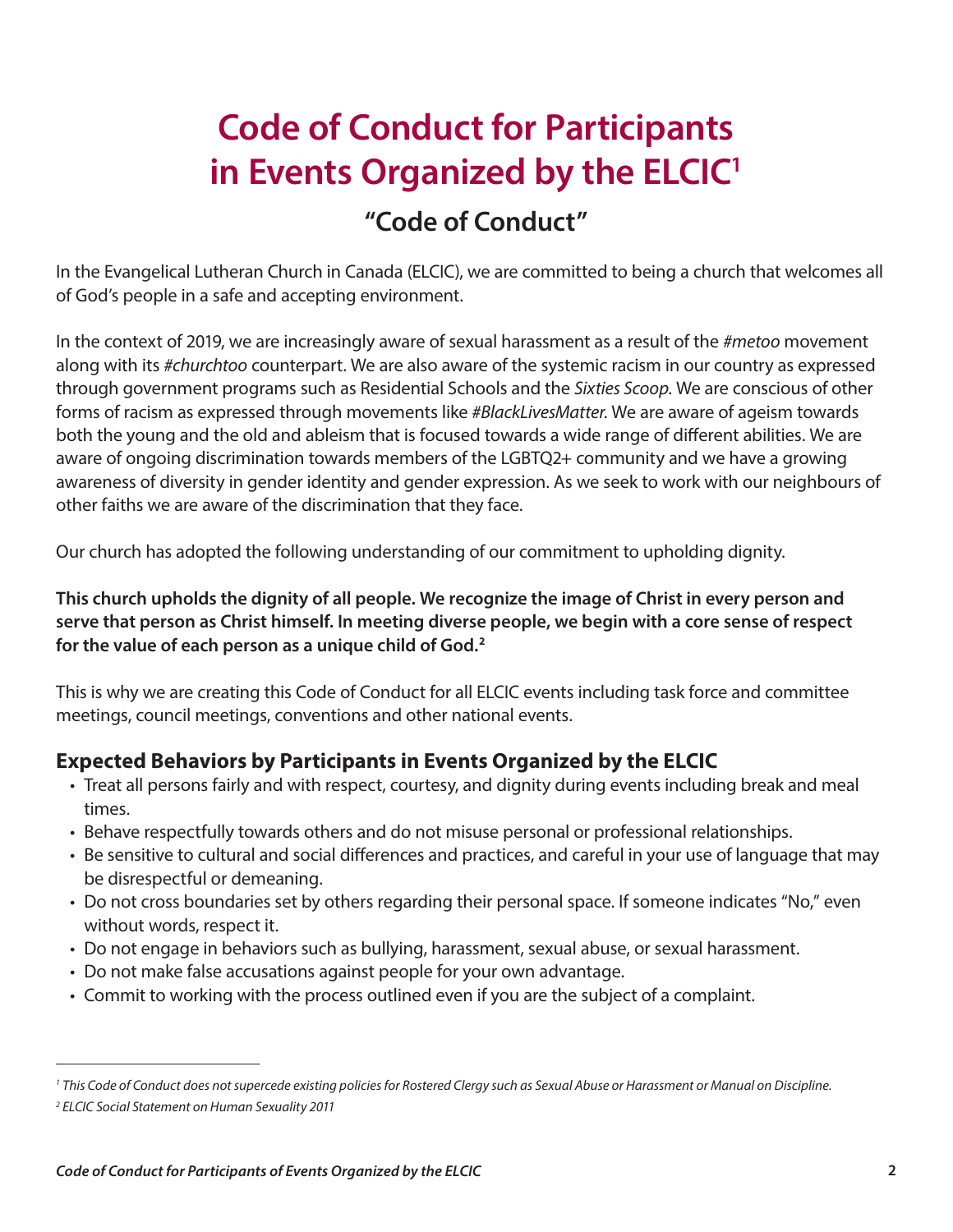# **ELCIC Preparation for all events**

- For face-to-face events, before the start of the ELCIC event, a minimum of two people, preferably of different genders and with an understanding of and sensitivity to diversity, are appointed by the event organizer to form the Complaint Handling Committee (CHC). The CHC members will receive instructions from the event organizer on this Code of Conduct and the procedures to follow.
- For online events, it is impractical for a CHC to function due to time and space constraints. Participants shall be provided with an electronic copy of the ELCIC Code of Conduct prior to the meeting and be advised that, following the meeting, complaints may be filed according to Procedure 5 below.
- At the beginning of the event, the organizers shall remind all participants about the Code of Conduct. The CHC should be introduced at the first session. The attention of the participants shall be drawn to the Code of Conduct principles and the commitment of the ELCIC to uphold them.

# **What action should be taken when someone violates the code of conduct?**

The procedures to follow are in harmony with Matthew 18:15–17. In the case of criminal behavior the matter should be referred directly to the police.

# **Procedure:**

- 1. An individual who experiences or witnesses a violation of the Code of Conduct should speak directly to the subject of complaint in as timely a manner as possible, pointing out the violation in a reasonable manner and requesting that it stop/not be repeated.
- 2. If there is no resolution, or if the complainant is not comfortable speaking directly to the subject of complaint, the complainant (including a third party complainant) should speak to a member of the CHC, who will discuss with them potential next steps.
- 3. If the complainant decides to begin a formal complaint process, the complainant should fill out the Complaint Form available at the event. The Complaint Form is also available at" http://elcic.ca/Documents/documents/ELCICEventComplaintFormFILLABLE.pdf.
- 4. During the event the complainant should hand the completed Complaint Form to a member of the CHC.
- 5. After the event, the complainant should send the Complaint Form to the ELCIC Complaints Response Team (CRT) at complaints@elcic.ca. Complaints may be registered up to 60 days following the completion of an Event organized by the ELCIC.
- All complaints will be carefully investigated in a time-sensitive manner. Wherever possible, the CHC or the CRT will meet privately and separately with the subject of complaint and the complainant. Complaints will be dealt with in a confidential manner.
- For the complainant, pastoral care and support should be made available. In cases where the complainant wishes to consider reporting the incident to the relevant legal and/or ecclesial authorities, they shall be offered support and assistance in considering such report. However, if the complainant decides to pursue legal action against the subject of complaint, it shall be done by the complainant independent of the ELCIC.
- For the subject of complaint, pastoral care and support should be made available. The CHC may remove the subject of complaint from the meeting or from positions where the offense could be repeated if the CHC determines it is reasonable to do so.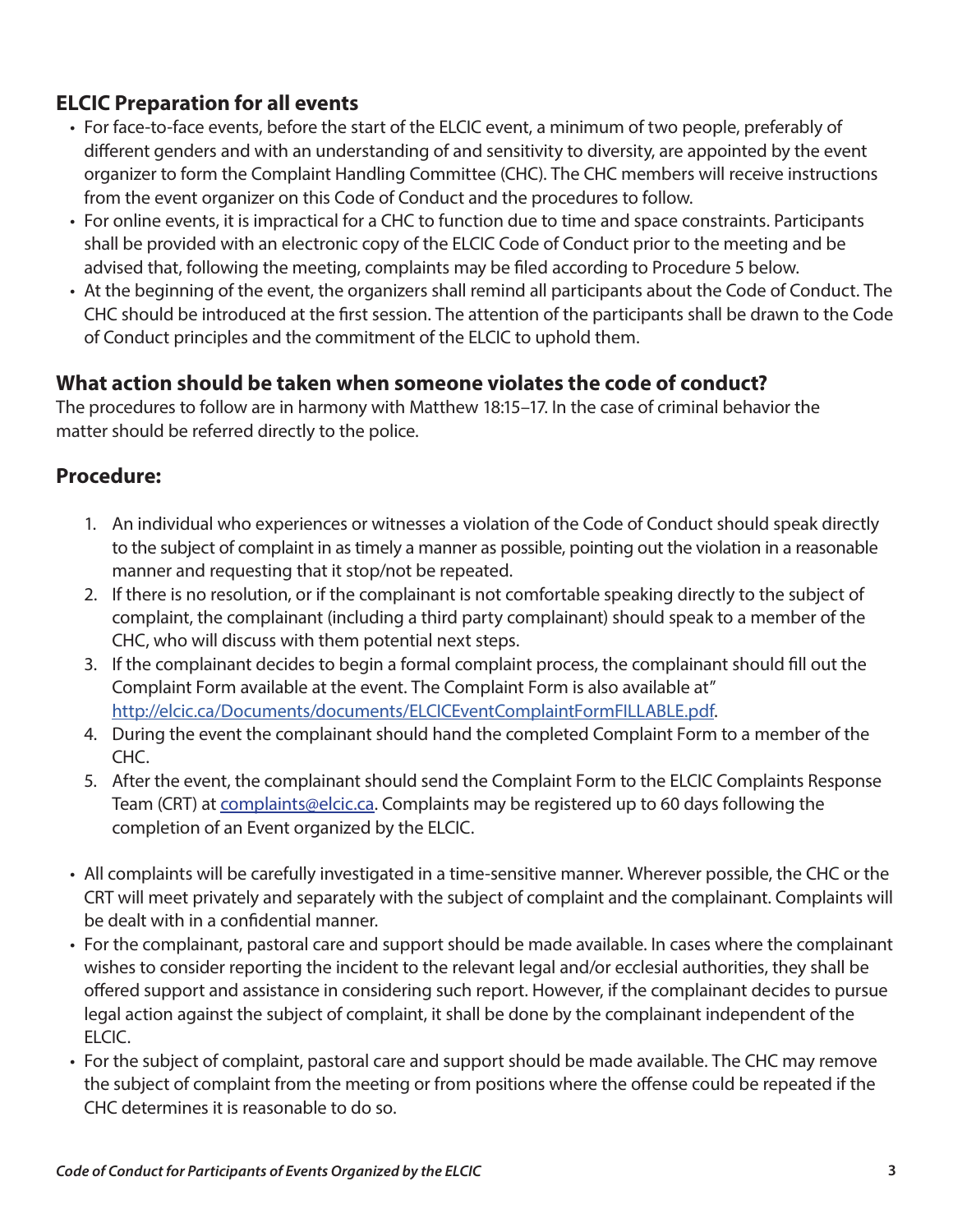### **Working Definitions**

*(Adapted from the Lutheran World Federation (LWF) Code of Conduct)*

#### *Bullying*

Bullying is the use of force or coercion to abuse or intimidate others. The behavior can be habitual and involve an imbalance of social or physical power. It can include verbal harassment or threat, physical assault or coercion and may be directed repeatedly towards particular victims, perhaps on grounds of race religion, gender, sexuality, or ability.

#### *Complainant*

The person making a complaint of a violation of the Code of Conduct by the ELCIC. This may include a third party, someone who has witnessed a violation.

#### *Complaint Handling Committee (CHC).*

The individuals appointed at an event organized by the ELCIC to receive and review complaints.

#### *Discrimination*

Discrimination means exclusion of, treatment of, or action against an individual based on social status, race, ethnicity, color, religion, gender including gender identity and gender expression, sexual orientation, age, marital status, national origin, political affiliation or disability.

#### *ELCIC Complaints Response Team (CRT)*

The team at the National Office appointed to handle complaints after events organized by the ELCIC have completed.

#### *Event organizer*

Usually a National Office Staff Person or an Officer of this church.

#### *Harassment*

Harassment means any unwelcome comment or behavior that is offensive, demeaning, humiliating, derogatory, or any other inappropriate behavior that fails to respect the dignity of an individual.

#### *Sexual harassment*

Sexual harassment means any unwelcome sexual advance, comment, expressed or implied sexual demand, touch, joke, gesture, or any other communication or conduct of a sexual nature, whether verbal, written or visual, by any person to another individual within the scope of work. Sexual harassment may be directed at members of any gender and includes harassment based on sexual orientation and gender identity.

#### *Sexual abuse*

Sexual abuse is actual or threatened physical intrusion of a sexual nature, including inappropriate touching, by force or under unequal or coercive conditions.

#### *Subject of Complaint*

The person about whom a complaint is made for violating the Code of Conduct.

#### *Zero tolerance*

The principle and practice of not tolerating any instance of sexual abuse, harassment, bullying and discrimination in all of our meetings and conferences and applying a clear procedure for breaches or violations.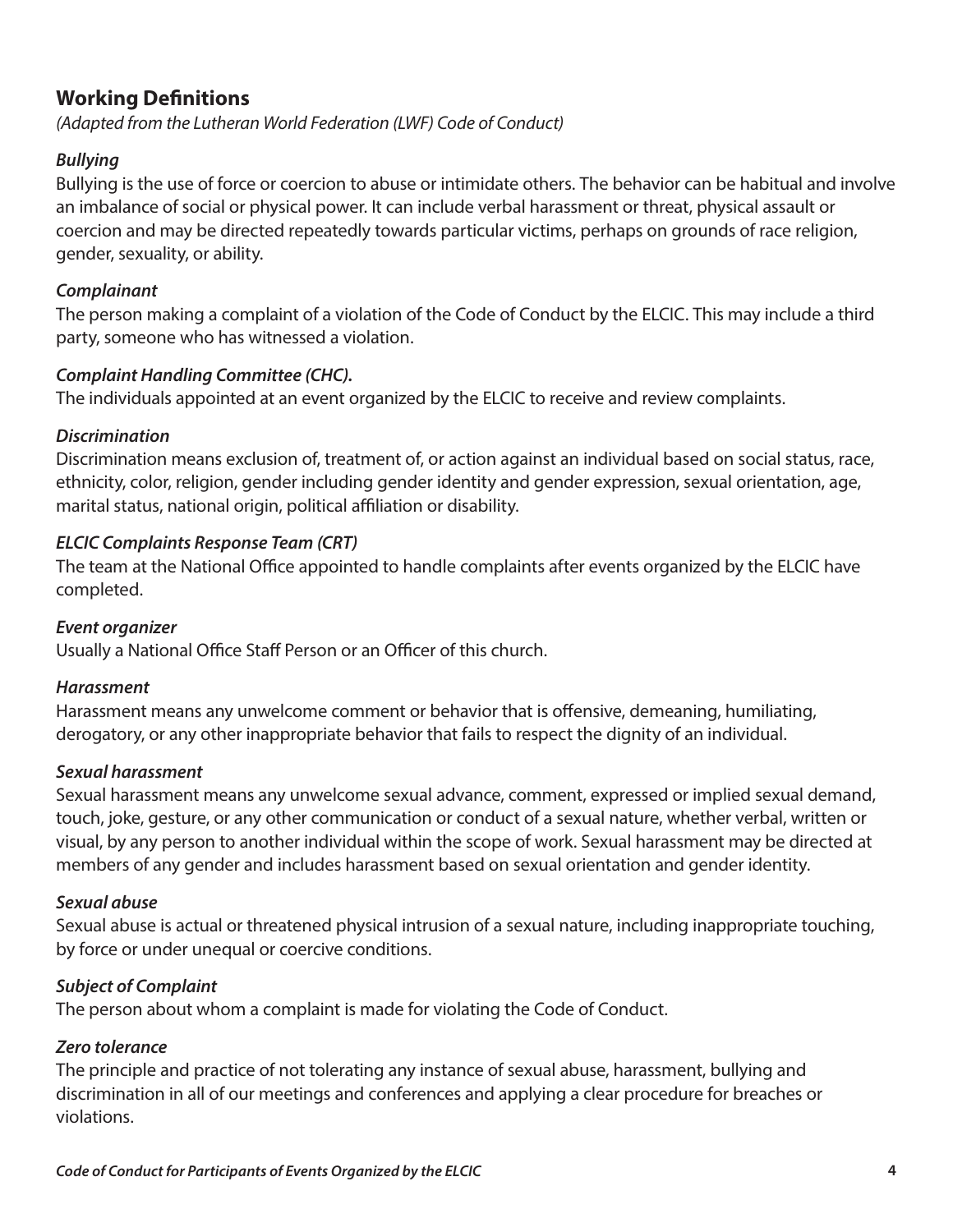# **Guidelines for Members of the Complaint Handling Committee**

- 1. Individuals or groups of individuals may come to you with concerns about how to handle a violation of the Code of Conduct. Your initial response is to listen to the complainant or to arrange a mutually agreeable time and place for a meeting. Such meetings should be conducted in private but in a public space.
- 2. Options for you to consider in dealing with a complaint are:
	- a. To encourage the complainant to speak directly to the subject of complaint.
	- b. To be willing to go with the complainant to speak directly to the subject of complaint.
	- c. To encourage the complainant to fill in a Confidential Complaint Form, and then to speak in private with the subject of complaint.
- 3. You will need to exercise your caring discretion to help the complainant choose which avenue to pursue.
- 4. In cases involving what you know to be or which might be criminal behavior the matter should be reported by the complainant directly to the police.
- 5. Remember you are part of a team. Use the other CHC team member(s) as a sounding board. You may decide which one of you will speak to the subject of complaint or you may go together. You may also speak to the event organizer for assistance.
- 6. In any case, do your best to provide pastoral care and support to both the complainant and the subject of complaint. With the permission of the complainant or the subject of complaint you may ask others at the event to provide pastoral care or support.
- 7. Keep written notes of the actions you take and submit them, along with the original complaint form to the event organizer for confidential management.
- 8. If the event ends before the matter is settled, forward the Complaint Form and your noted to the ELCIC Complaint Response Team for follow up.